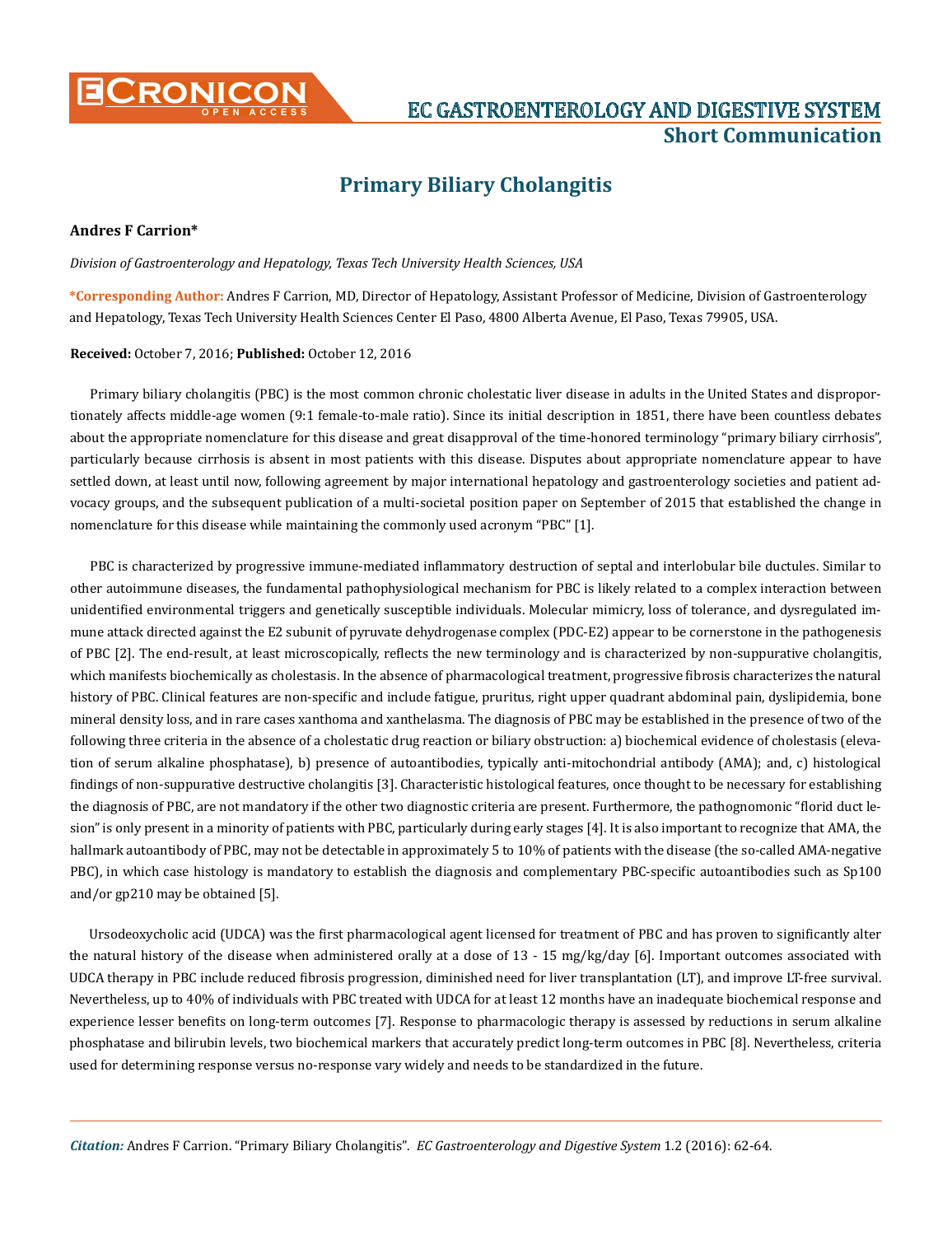63

Obeticholic acid (OCA) was recently licensed on May 27, 2016 by the Food and Drug Administration and is currently indicated for treatment of PBC in combination with UDCA in adults with an inadequate biochemical response to UDCA for at least 12 months, or as monotherapy in adults unable to tolerate UDCA. OCA is a selective farnesoid X receptor (FXR) agonist derived from the naturally occurring bile acid chenodeoxycholic acid, an endogenous FXR ligand. FXR is a member of the nuclear bile acid receptor superfamily expressed in high levels in hepatocytes and enterocytes in the terminal ileum and its activation results in suppression of cholesterol 7 alpha-hydroxylase (CYP7A1) and transcription of fibroblast growth factor (FGF) 19. CYP7A1 is the rate-limiting enzyme in bile acid synthesis from cholesterol, thus FXR activation markedly reduces the bile acid pool. Similarly, increased levels of FGF19 inhibit de novo synthesis of bile acids; nevertheless, this hormone also regulates several metabolic pathways, including insulin sensitivity and lipid metabolism. Furthermore, in animal models, FXR activation has proven to result in regression of fibrosis [9]. The recommended dosing of OCA for individuals without cirrhosis and compensated cirrhosis (Child Pugh class A) is 5 mg orally daily with the goal of titrating to 10 mg orally daily after three months if the drug is well tolerated (particularly pruritus). Importantly, dose reduction is required in patients with severe hepatic dysfunction because OCA is predominantly excreted by the liver (87%) and the recommended dose for individuals with decompensated cirrhosis (Child Pugh classes B and C) is 5 mg orally once weekly for three months and titration to 5 mg orally every third day and subsequently 10 mg every third day in the absence of severe pruritus and elevation of aminotransferases. Results from a recently published randomized, placebo-controlled trial demonstrate that OCA administered with UDCA or as monotherapy for 12 months' results in marked improvement in biochemical markers (reduction of alkaline phosphatase and bilirubin) in 47% of individuals treated with this agent compared to 10% of those that received placebo [10].

Fibrates activate peroxisome proliferator-activated receptor (PPAR) alpha and may prove to be useful for treatment of individuals with PBC and incomplete biochemical response to UDCA. Data from several retrospective studies show that addition of fenofibrate to UDCA markedly increases the proportion of individuals achieving biochemical response compared to UDCA monotherapy [11,12]. Nevertheless, use of fibrates in PBC is off-label and should be restricted to patients with no significant impairment of hepatic function, as their use is contraindicated in hepatic dysfunction. The role of fibrates as adjunct therapy for patients taking OCA has not been evaluated.

PBC is the sixth leading indication for LT in the United States and pharmacological therapy has resulted in a steady decline in the number of individuals requiring LT since approval of UDCA [13]. Outcomes following LT for PBC are excellent and have been considered the benchmark for patient and allograft survival to which other indications for LT are compared. Nevertheless, recurrence post-LT occurs relatively commonly but has no significant impact on survival. Data from a retrospective study suggest that preventive administration of UDCA may markedly diminish recurrence of PBC 10 years post-LT: 21% of LT recipients treated with preventive UDCA versus 53% of those not taking this agent [14]. These data need to be corroborated by prospective studies and there are currently no data on the role of OCA and prevention of recurrent PBC post-LT.

In conclusion, PBC is a cholestatic liver disease characterized by autoimmune non-suppurative cholangitis that if left untreated typically progresses to cirrhosis and end-stage liver disease. Pharmacologic therapy has proven to markedly alter the natural history of the disease. UDCA remains the first line of therapy for PBC; however, individuals with inadequate biochemical response to this agent are at significant risk for disease progression. OCA was recently approved for treatment of patients with inadequate response or intolerance to UDCA and improves biochemical parameters that are accurate surrogate markers for patient-important outcomes.

#### **Bibliography**

1. Meglasson MD., *et al*[. "alpha-Glycerophosphate shuttle in a clonal beta-cell line".](https://www.ncbi.nlm.nih.gov/pubmed/2643340) *The American Journal of Physiology* 256.1 Pt 1 [\(1989\): E173-E178.](https://www.ncbi.nlm.nih.gov/pubmed/2643340)